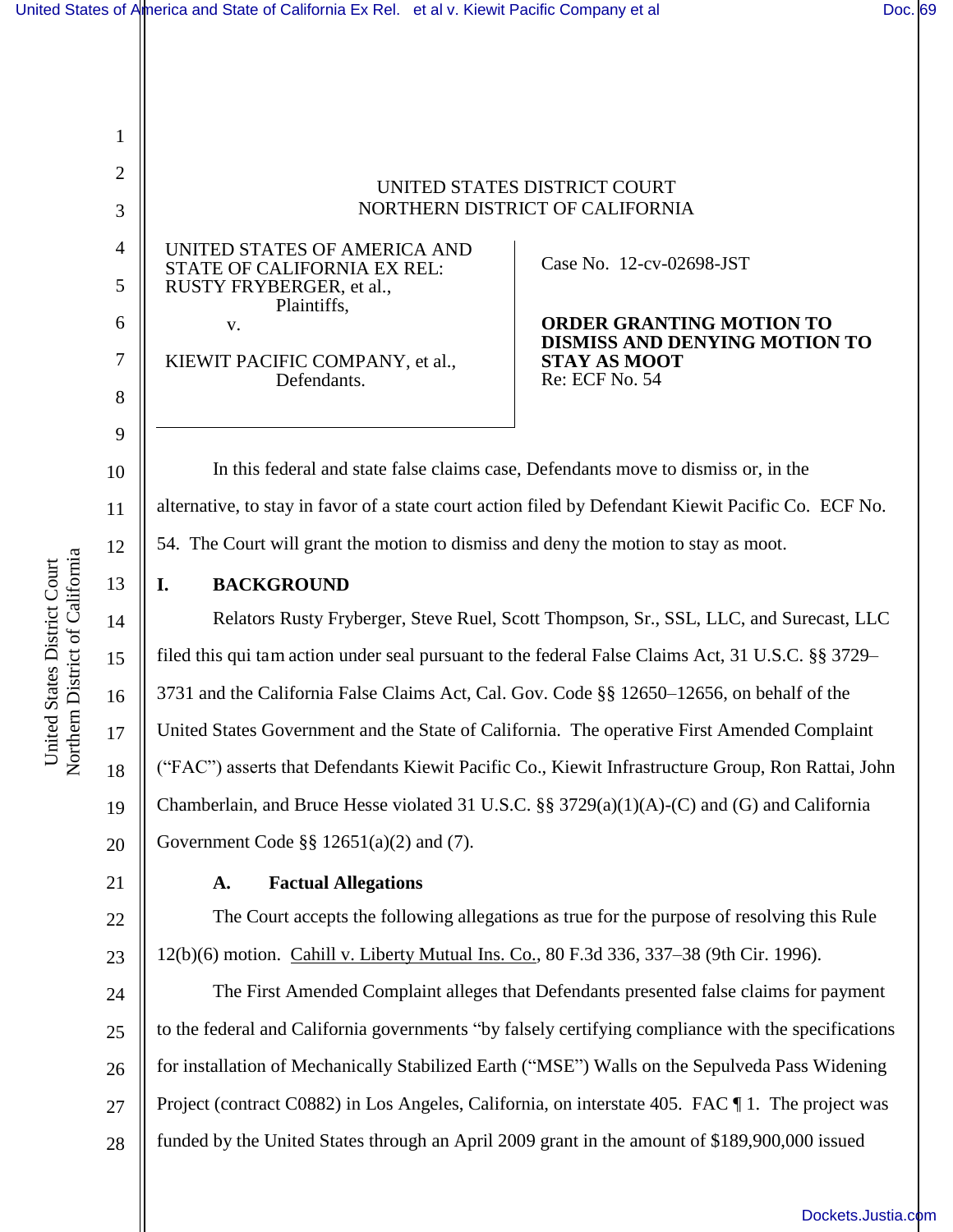2

3

4

5

6

7

8

9

10

11

12

13

pursuant to the American Reinvestment and Recovery Act, Pub. L. 111-5 (Feb. 17, 2009), and by the State of California through the Los Angeles County Metropolitan Transportation Authority ("LACMTA"). Id.

Defendant Kiewit Pacific Co. is the "Prime Design Build Contractor" on the project; Kiewit Infrastructure Group is a related corporate entity. Id.  $\parallel$  2. The individual Defendants are employees and managers of Kiewit "who had actual knowledge" of the allegedly false claims. Id. ¶ 3. The project was executed through a Design Build Contract. Relators allege that the contract set out certain requirements that led Kiewit to make false certifications for payment. Id. 14. In particular, Defendants allegedly falsely certified "compliance with SSL, LLC's proprietary MSE retaining system, including, but not limited to certifying that it had been installed in compliance with SSL, LLC's approved working drawings," id.  $\parallel$  6, and "that they had furnished and installed materials and had provided construction services required by SSL, LLC's MSE system when they had not done so,"  $\underline{\text{id}}$ .  $\P$  7.

14 15 16 17 18 19 20 21 22 23 24 MSE wall structures "generally consist of the precast wall panel which is tied back and then backfilled with earth." Id. 127. Relators' company, SSL, LLC, contracted with Kiewit to furnish concrete MSE wall panels, soil reinforcement, pins, bearing pads, filter cloth, and other materials for forty-four MSE walls. Id. 17. SSL subcontracted Relator Fryberger's firm Surecast West to fabricate and deliver precast panels to the job site. Id. ¶ 23. SSL's proprietary MSE system was pre-qualified under the Caltrans Standard Specifications, dated May 2006, section 10-1.50. Id. 18. SSL was not contracted to install the panels; instead, SSL provided only the materials for the panels and "technical field assistance." Id. ¶ 19. SSL also agreed to furnish "working shop drawings in accordance with Caltrans' May 2006 Standard Specifications." Id. ¶ 17. Kiewit was responsible for "developing, providing, and completing all Design Documents for the Project as described in the Contract Documents." Id. 121.

25 26 27 28 MSE wall systems like SSL's depend on drainage to carry water from the backfill through "underdrains" placed at the low point along the width of the wall and backfill. Id. ¶ 29. Specification 68.-1 of the standard specifications provides for underdrains that are four-inch perforated pipes. Id. The underdrains carry the water away through outlet drains that discharge at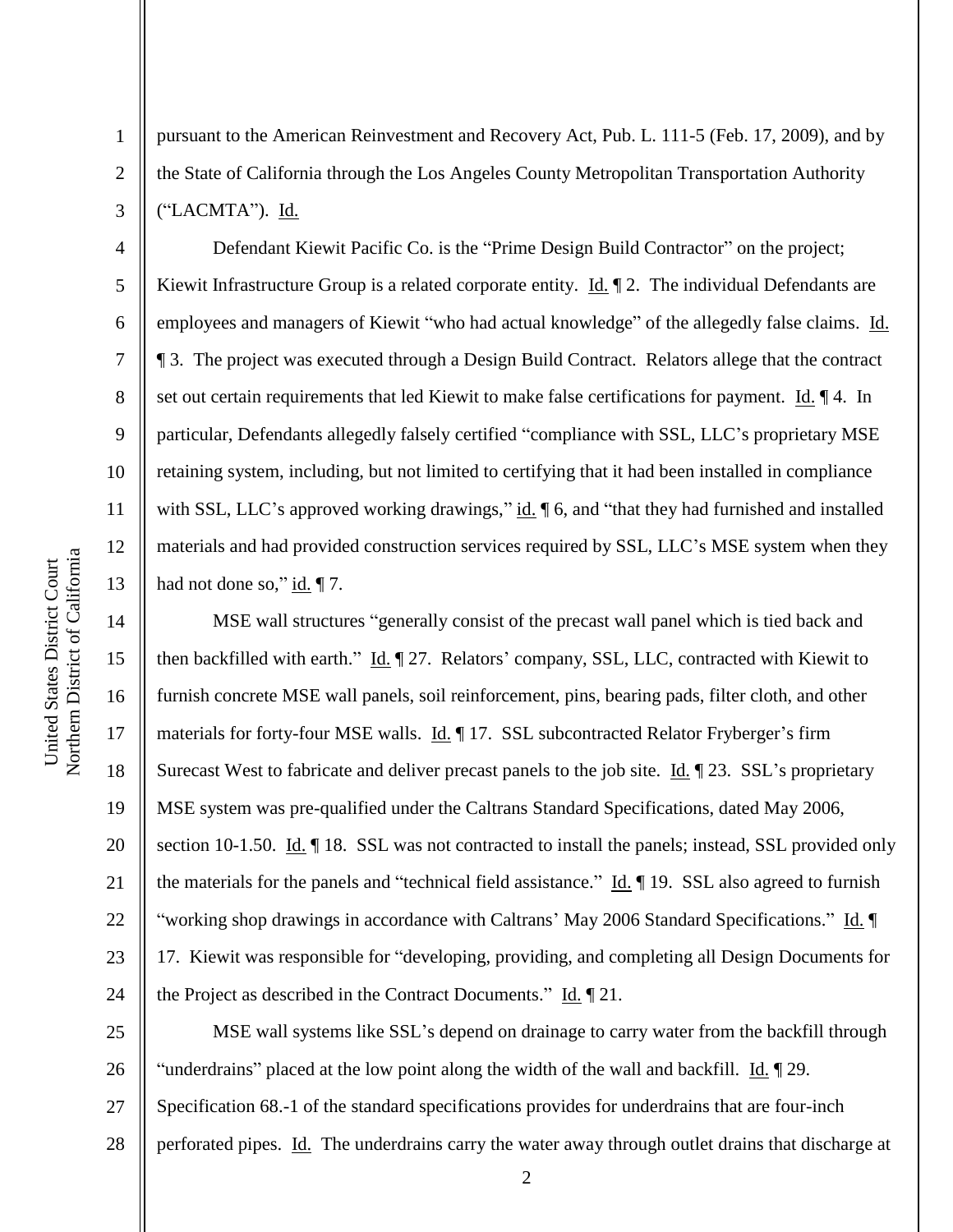2

3

4

5

6

7

8

9

10

11

12

13

14

15

16

17

18

19

the precast concrete face of the wall installation.  $\underline{Id}$ .  $\P$  30. The most frequent cause of failure of MSE and other retaining wall systems is improper installation of drains; the walls fail due to hydrostatic pressure on the face of the MSE wall and settlement of the structural fill and wall foundation. Id. ¶ 31. The standard design specification for the MSE installation included detailed parameters for the installation of the underdrains. Id. ¶¶ 32–33. The First Amended Complaint alleges that the specification required a certification of compliance with the underdrain specification pursuant to section 6-1.07. Id. 1 34.

Also important to the success of an MSE retaining wall system is the installation of the underdrains in permeable material, which is gravelly and resistant to compaction. Id.  $\parallel$  37. The specifications provide, for example, that compaction of the permeable material "is not required" and that "equipment shall not be operated directly on the permeable material or filter fabric." Id. 36–37. SSL's contract, design, and working drawings showed the installation of underdrains in permeable material. Id. ¶ 38.

The contract also provided for the development of Quality Assurance and Quality Control ("QA/QC") Plans. The QA/QC Plan requirements obligated Kiewit to maintain "complete and accurate written records that provide objective evidence of  $QA/QC$  activities." Id.  $\P$  43. They also authorized Kiewit's Design Coordination Manager to release drawings from construction only after the required approvals and signatures were obtained from the owner of the site and certain Kiewit employees. "The drawings could not thereafter be varied from." Id.  $\P$  43.

20 21 22 23 24 25 26 27 28 During SSL's design work phase, Kiewit asked Caltrans whether it could eliminate the required underdrains and outlet drains; Caltrans refused. Id. ¶ 48. Nevertheless, Sherman Lee of Kiewit repeatedly asked SSL to leave out underdrains on the working drawings in January and February 2010. Id. 149. Lee also asked SSL to write on drainage drawings: "see contract plans for details on drainage." Id. SSL complied, but Caltrans rejected certain MSE working drawings because they did not "show and call out" the underdrains, cleanout pipes, or outlet pipes. Id. 150. After MSE wall 1897 failed, Kiewit "maintained that Caltrans had removed the requirement for permeable materials from the underdrain specifications. Caltrans denied this claim." Id. 151. Relators allege that Kiewit failed to install the necessary drainage components despite certifying to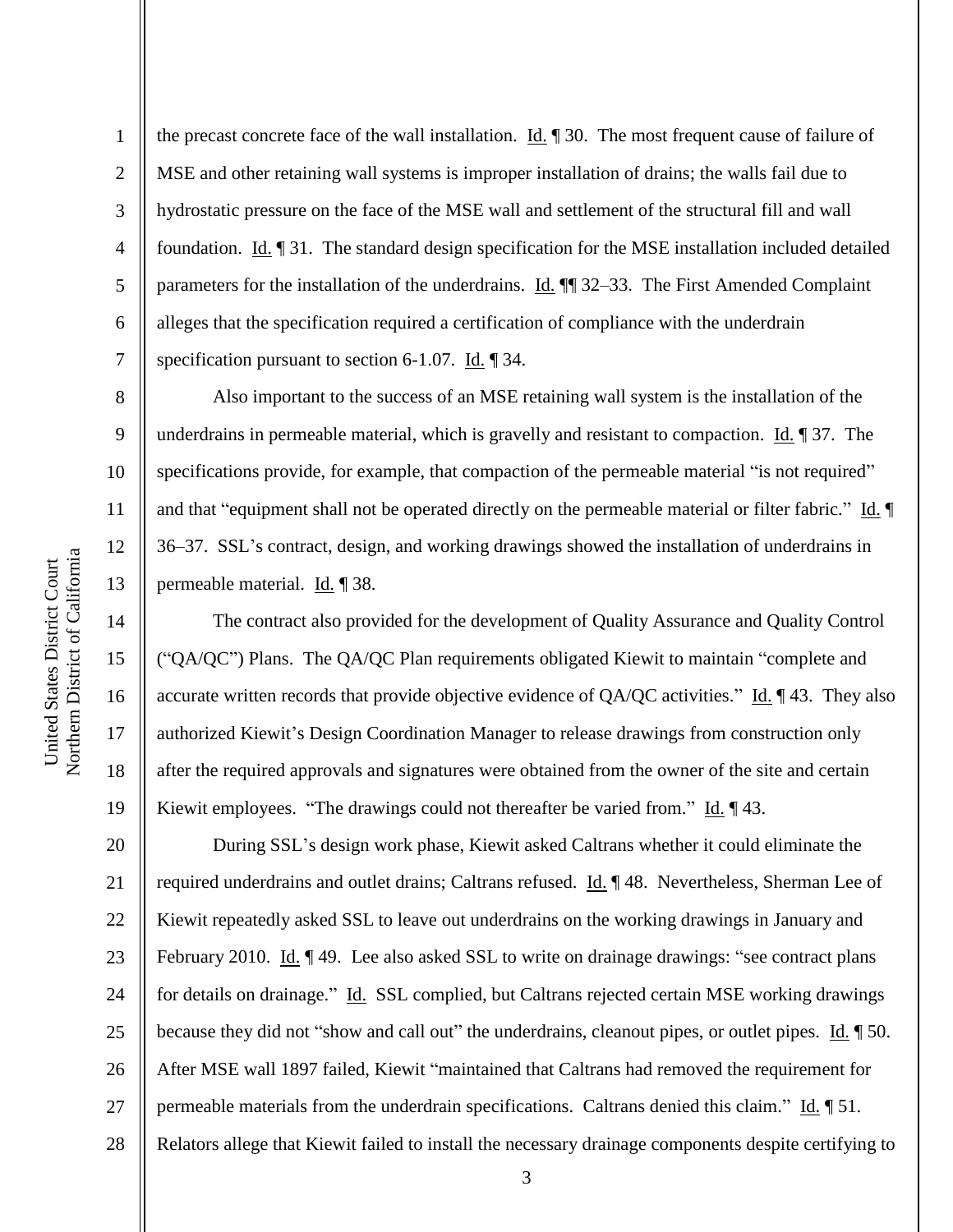2

3

4

5

6

7

8

9

10

11

12

13

14

15

16

17

18

LACMTA that the components were installed on, inter alia, several QA/QC checklists. Id.  $\P$  56, 58. For example, a superintendent for Kiewit stopped construction on wall 1672 because it lacked "drainage detail," but he was overruled and construction proceeded.  $\underline{Id}$ .  $\P$  56.

The MSE wall installation proceeded through day and night shifts. During the day, MSE wall panel units would be placed on a concrete leveling pad, stabilized, and surveyed. Due to the need for truck traffic to place the structural backfill, that operation was performed at night. Consequently, "LACMTA needed to rely entirely upon Kiewit's QA/QC program to monitor that phase of the work." Id. ¶ 46. But according to Relators, Kiewit began installing MSE wall panels without an approved QA/QC plan. Id.  $\parallel$  53. Relators allege a number of false claims in addition to the failure to install underdrains. First, Kiewit allegedly installed walls 1665 and 1667 with "sub-optimum soils at the foundation grade" causing differential settlement; those walls were subsequently torn down. Id.  $\parallel$  55. The wire mesh straps on walls 16546 and 1634 were improperly installed; Kiewit subsequently fired a superintendent who brought the improper installation to the attention of Bruce Hesse, Segment 1 manager for Kiewit. Id. ¶ 57. Kiewit also allegedly failed to install inspection wires, which are used to survey the extent of corrosion over time, or cut them to two feet in length to make it appear they were properly installed when, in fact, they were not. Id. ¶ 60. The First Amended Complaint alleges a number of other defects in Kiewit's installation work as well.

19 20 21 22 23 24 25 26 27 28 In October and November 2011, SSL discovered that panels on wall 1897 were moving, following near-record rainfall near the site of the wall.  $\underline{Id}$ .  $\P$  65. Relators visited the site and witnessed panel movement. Subsequently, some panels disconnected from the wall because the reinforcing mesh was improperly installed. Id. 166. In January 2012, Relators met with Kiewit's fired superintendent, Zachary Strawn, who executed a declaration documenting Kiewit's deviations from specifications and the falsification of QA/QC documents. Id. ¶ 67. Relators disclosed those documents to LACMTA prior to filing this suit. Id. After Relators notified Kiewit of the wall failure, which Relators stated by letter was caused by a number of factors including improper drainage, pooling water, and saturated backfill, Kiewit initiated an investigation. In February 2012, Kiewit terminated SSL's materials contract for default. Id. 170.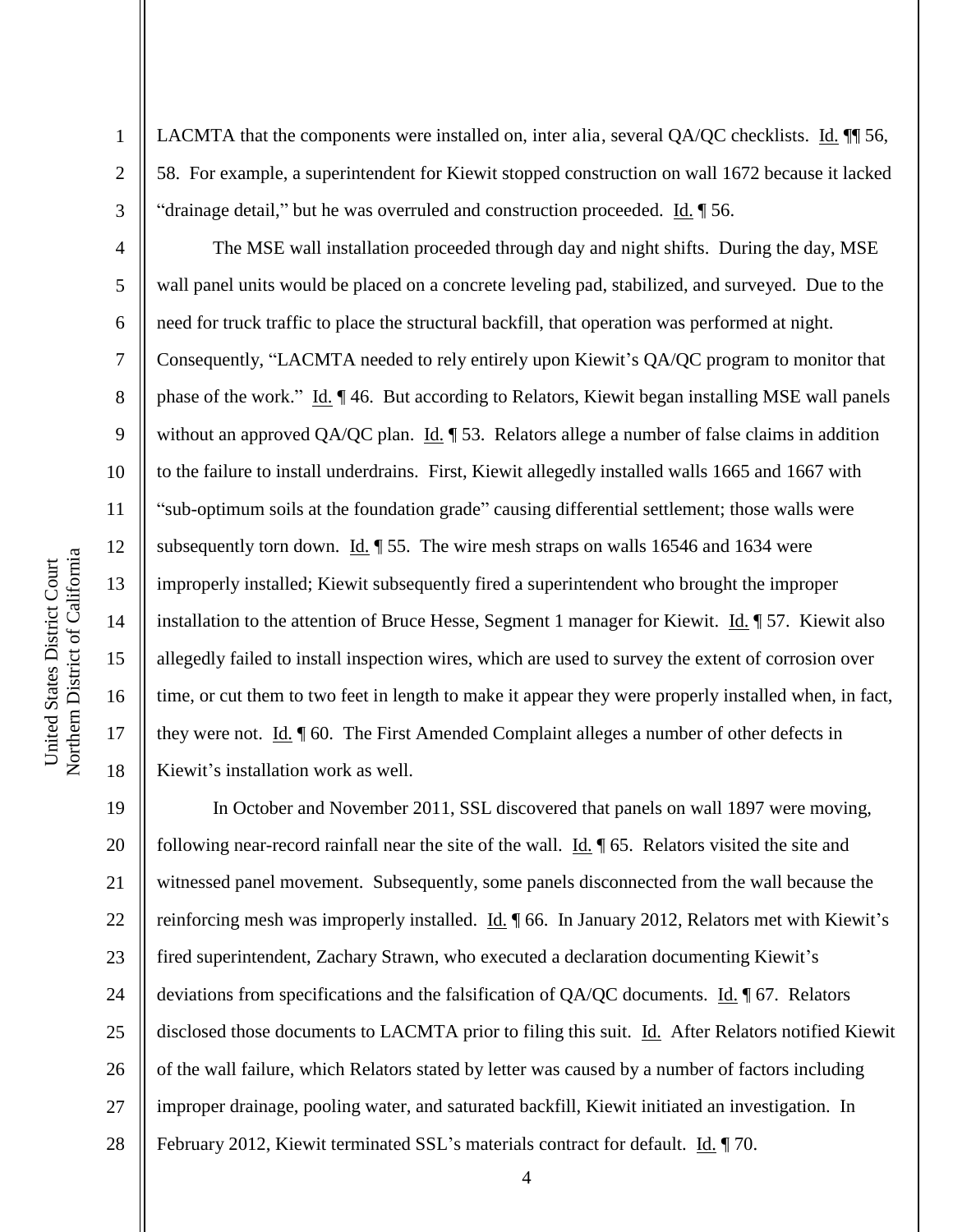1 2 3 Kiewit billed LACMTA periodically. Id. ¶ 44. Relators allege that Kiewit billed for underdrain installations and permeable material "as part of the pay items for retaining wall and concrete barriers." Id. ¶ 45d. According to Relators:

> A pre-condition to payment for the MSE system was Kiewit's furnishing a 'certificate of compliance' under the Standard Specifications stating that the material meets the criteria of the proprietary system when measured in accordance with all test methods and standards specified in the Standard Specifications, the special provisions, and the approved working drawings. Kiewit thereby falsely certified compliance with the MSE wall working drawings for SSL's system in order to receive payment for the installation of the MSE walls.

Id. In particular, Article 2 of the contract required Kiewit to comply with the specifications in its construction of the project. Id. ¶ 82. Article 16.4 required Kiewit to sign and certify that the work had been performed in accordance with contract documents prior to receiving each progress payment. Id. ¶ 83. And, in addition to falsely certifying the installation of the underdrain components, Relators allege that Kiewit also certified that proper QA/QC measures procedures were in effect despite Kiewit's refusal to heed QA/QC personnel statements indicating quality problems in Kiewit's construction work. Id. 84a–g.

Relators assert that Defendants' conduct violated the federal and California False Claims Acts. Id. ¶ 90, 92. Relators further allege that Kiewit retaliated against SSL, entitling SSL to recover damages caused by wrongful suit against its material bond. Id. 193. Finally, SSL alleges that Kiewit's termination of SSL's contract constituted defamation because Kiewit falsely represented to Caltrans that SSL's proprietary MSE system was unsuited for installation. Id. ¶ 96. Caltrans withdrew approval of SSL's proprietary system for state highway projects from March 2012 to October 2012, disabling SSL from competing for projects totaling 387,799 square feet of wall area and \$6,786,482.50 (based on the average bid price) throughout California. Id. ¶ 97. SSL claims its total damage in this respect was \$3,393,241.25 because SSL "customarily is successful on over 50% of the projects upon which it competes." Id.

Additionally, SSL alleges that the State of Washington suspended approval of its MSE system, disabling it from competing on project there as well; using the same fifty percent figure,

4

5

6

7

8

9

10

11

12

13

14

15

16

17

18

19

20

21

22

23

24

25

26

27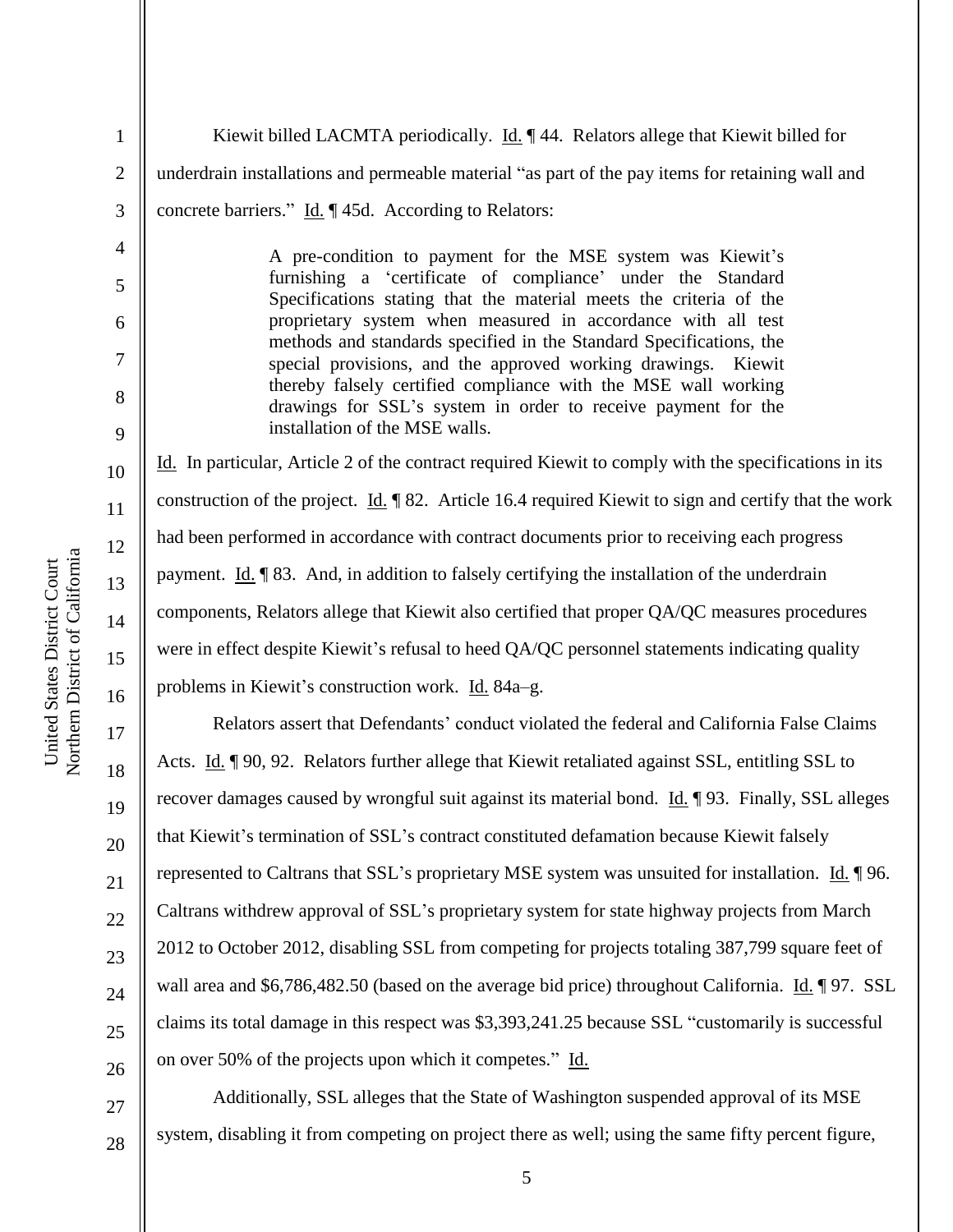3

4

5

6

7

8

9

10

11

12

13

14

15

SSL estimates its damages from Washington State to be \$719,372.50.

**B. Defendants' Request for Judicial Notice and Supplemental Factual Material**  Although a court's review on a motion to dismiss is generally limited to the allegations in the complaint, Lee v. City of Los Angeles, 250 F.3d 668, 688 (9th Cir. 2001), courts may properly take judicial notice of material attached to the complaint, and of matters in the public record. Fed. R. Evid. 201(b). See, e.g., Castillo-Villagra v. INS, 972 F.2d 1017, 1026 (9th Cir. 1992). In addition, the "incorporation by reference" doctrine allows judicial notice of a document attached by a defendant to a motion to dismiss when a "plaintiff's claim depends on the contents of a document" and "the parties do not dispute the authenticity of the document, even though the plaintiff does not explicitly allege the contents of that document in the complaint." Knievel v. ESPN, 393 F.3d 1068, 1076 (9th Cir. 2005). Therefore, a court may take judicial notice of matters of public record without converting a motion to dismiss into a motion for summary judgment; however, courts may not take judicial notice of facts subject to reasonable dispute. Lee, 250 F.3d at 689. A court "shall take judicial notice if requested by a party and supplied with the necessary information." Fed. R. Evid. 201(d).

16 17 18 19 20 21 22 23 Defendants submitted several judicially noticeable documents with their motion, including: the First Amended Complaint filed in Kiewit Pacific Co. v. SSL, LLC, Case No. BC496136 (LA Super Ct. May 6, 2013); SSL's cross-complaint in that action, filed July 15, 2013; an order staying Great American Insurance Co. v. Kiewit Pacific Co., No. 12-cv-8106-ABC (C.D. Cal. Feb. 6, 2013); and the complaint in that action, filed September 20, 2012. Defendants' request for judicial notice of those documents is GRANTED. The Court need not take judicial notice of documents already filed in this action, however, and Defendants' request for judicial notice of those documents is DENIED as moot.

24 25 26 27 28 Defendants also submitted extensive factual material with their motion through declarations. First, attached to the declaration of Jennifer Totten, Kiewit's Technical Lead on the Sepulveda Pass Widening Project, are excerpts of the Design/Build Contract, dated April 29, 2009. Because the action is premised, in part, on that contract, the Court will take judicial notice of it. Much of the other material submitted by Defendants is not judicially noticeable and may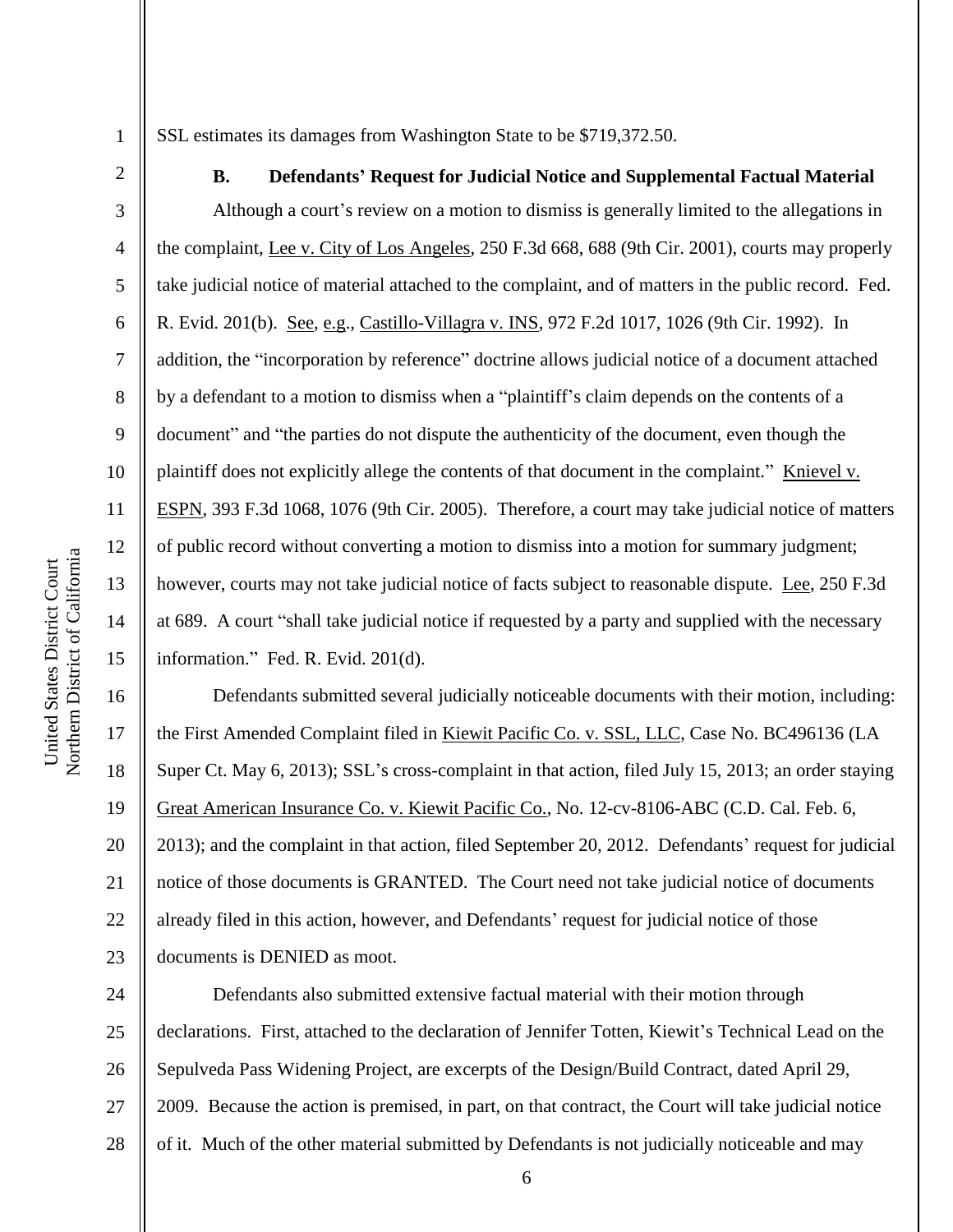8

9

11

12

13

14

15

17

18

19

2 3 4 5 6 7 only be considered by the Court if it relates to Defendants' challenge to the Court's subject matter jurisdiction over Relators' claims. In particular, Defendants argue, as discussed below, that the public disclosure bar contained in the federal and California false claims laws is jurisdictional, and therefore requires the Court to consider factual material outside the complaint and judicially noticeable documents to resolve the dispute. See Mot., ECF No. 54-1 p. 9 (citing US ex rel. Mateski v. Raytheon Co., No. 06–cv–3614–ODW, 2013 WL 692798, at \*2 (C.D. Cal. Feb. 26, 2013)).

10 16 Thus, to determine whether the Court can take notice of the documents in question, the Court must first determine whether the public disclosure bar is jurisdictional. The predecessor statute to the Federal False Claims Act prior to its amendment in 2010 provided: "No court shall have jurisdiction over an action" subject to the public disclosure bar. See Mateski, 2013 WL 692798, at \*2 (noting predecessor statute applied because action was filed prior to 2010); Graham Cnty. Soil & Water Conservation Dist. v. U.S. ex rel. Wilson, 559 U.S. 280, 286, (2010) (discussing predecessor statute). However, through the 2010 amendments to the FCA, Congress deleted that phrase and replaced it with: "The court shall dismiss an action or claim" subject to the public disclosure bar. 31 U.S.C. § 3730(a)(4)(A), as amended by 124 Stat. 901, Pub. L. 111-148, Title X, § 10104(j)(2), Mar. 23, 2010.<sup>1</sup> The legislative history on the change in language is "opaque" as the amendments were "inserted without floor debate or other discussion, as 'technical' amendments." Graham Cnty., 559 U.S. at 281.

20 21 22 The change in language raises the question whether the public disclosure bar in its amended form (a) deprives the Court of subject matter jurisdiction or (b) can be raised as a substantive defense. Few courts have interpreted the 2010 change in language.

23 24 25 26 "To ward off profligate use of the term 'jurisdiction,'" the Supreme Court has adopted "a 'readily administrable bright line' for determining whether to classify a statutory limitation as jurisdictional . . . . We inquire whether Congress has 'clearly state[d]' that the rule is jurisdictional; absent such a clear statement, we have cautioned, 'courts should treat the restriction

 $\overline{\phantom{a}}$ 

<sup>27</sup> 

<sup>1</sup> The California legislature amended the California False Claims Act, effective January 1, 2013, to conform to the federal amendment to the FCA. Cal. Gov. Code  $\S$  12652(d)(3)(A) as amended by Stats. 2012, c. 647 (A.B. 2492), § 3.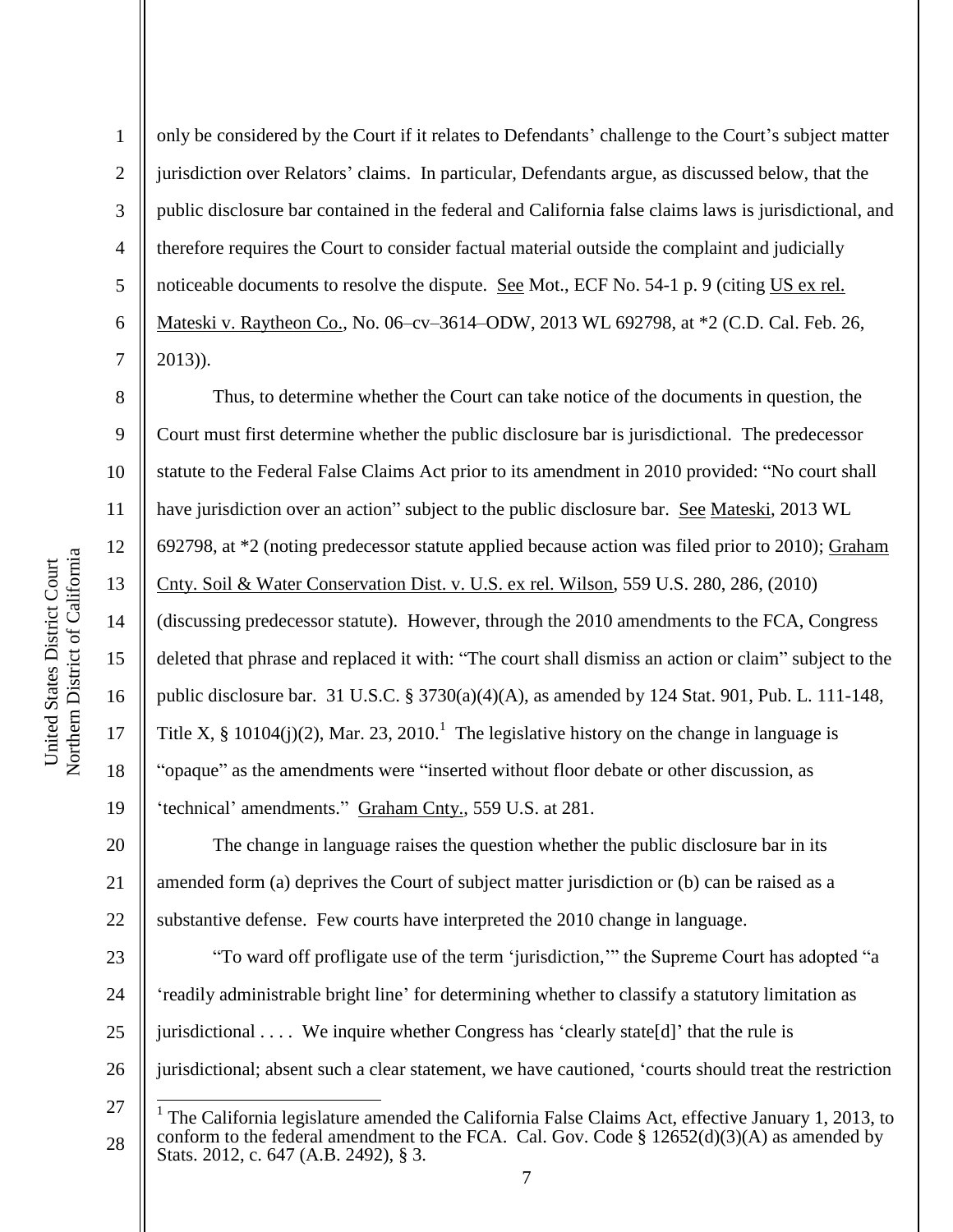Northern District of California Northern District of California United States District Court United States District Court

1

9

11

13

15

2 3 4 5 as nonjurisdictional in character." Id. (quoting Arbaugh v. Y & H Corp., 546 U.S. 500, 516 (2006) (citing Gonzalez v. Thaler, 565 U.S. ----, 132 S.Ct. 641, 648–649 (2012)). The Court's "bright line" rule does not require that Congress "incant magic words in order to speak clearly," but that observation does not change the default: absent a clear congressional statement to the contrary, statutory rules are non-jurisdictional. Id.

6 7 8 10 12 14 16 Here, there was a "clear statement" from Congress that the rule was jurisdictional, but Congress deleted it. Congress replaced the description of the rule as jurisdictional with language merely requiring dismissal. The Court therefore concludes, as have most of the few courts to consider the same question, that the amended public disclosure bar is not jurisdictional. See Ping Chen ex rel. U.S. v. EMSL Analytical, Inc., No. 10-cv-7504-RA, 2013 WL 4441509, at \*8–9 (S.D.N.Y. Aug. 16, 2013) (concluding public disclosure bar is non-jurisdictional); U.S. ex rel. Paulos v. Stryker Corp., No. 11-cv-0041-W-ODS, 2013 WL 2666346, at \*3 (W.D. Mo. June 12, 2013) (holding bar is non-jurisdictional); U.S. ex rel. Fox Rx, Inc. v. Omnicare, Inc., No. 11-cv-962-WSD, 2013 WL 2303768, at \*8 n. 16 (N.D. Ga. May 17, 2013) (observing bar is nonjurisdictional); United States v. Chattanooga-Hamilton Cnty. Hosp. Auth., No. 10-cv-322, 2013 WL 3912571, at  $*7$  n. 6 (E.D. Tenn. July 29, 2013) (same).<sup>2</sup>

17 18 19 20 21 22 23 24 25 Because the Court concludes the public disclosure bar is non-jurisdictional, the Court cannot consider factual material that is not either contained in the complaint as allegations, attached to the complaint, or otherwise judicially noticeable. However, as the above-cited cases demonstrate, media reports are judicially noticeable documents provided they are not considered by the Court for the truth of their content, but rather for the fact that the reports were made. See, e.g., Heliotrope Gen., Inc. v. Ford Motor Co., 189 F.3d 971, 981 n. 18 (9th Cir. 1999) (taking judicial notice of media reports submitted by defendants) (citing Fed. R. Evid. 201(d)); Ping Chen, 2013 WL 4441509, at \*8–9 (taking judicial notice of "the fact that press coverage, prior lawsuits, or regulatory filings contained certain information, without regard to the truth of their contents")

26

 $\overline{a}$ 

27

<sup>2</sup> But see U.S. ex rel. Beauchamp v. Academi Training Ctr., Inc., No. 11-cv-371, 2013 WL 1189707, at \*9 (E.D. Va. Mar. 21, 2013) (holding public disclosure bar remains jurisdictional "because it commands district courts to dismiss actions subject to the public disclosure bar, unless the Government specifically opposes the application of the bar.").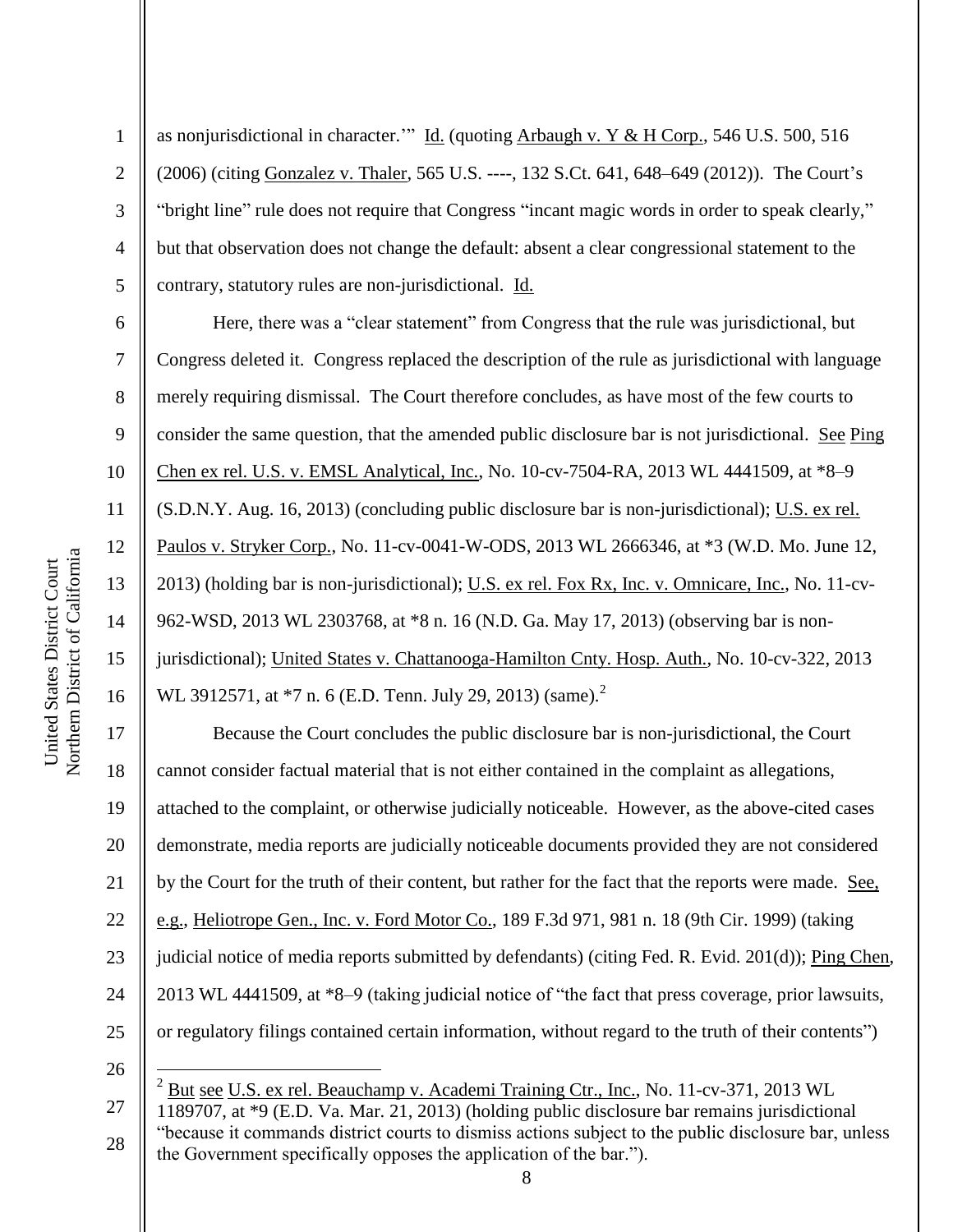11

12

13

1 2 3 4 5 6 7 8 9 (citing Staehr v. Hartford Fin. Servs. Group, Inc., 547 F.3d 406, 425 (2d Cir.2008)). Government investigation reports relating to the false claims at issue are also judicially noticeable, as the authenticity of such public documents is beyond dispute.<sup>3</sup> The Court will therefore consider the Caltrans Monthly Status Reports, Caltrans' March 16, 2012 investigation report, and the news articles attached as exhibits F and G to the declaration of Michael McCauley, counsel for Defendants. The Court finds that the remaining documents submitted by Defendants, including two presentations that were produced by government agencies but are not government reports, are not judicially noticeable, and the Court will not consider them. Nor will the Court consider any facts asserted via Defendants' declarations.

As discussed below, the Court concludes on the basis of the documents before it that (a) the fraud alleged in the Complaint was "publicly disclosed" and (b) that Plaintiff is not an "original source." His claims must therefore be dismissed.

#### **II. LEGAL STANDARDS**

14 15 16 17 18 19 20 21 22 On a motion to dismiss, the Court accepts the material facts alleged in the complaint, together with all reasonable inferences to be drawn from those facts, as true. Navarro v. Block, 250 F.3d 729, 732 (9th Cir. 2001). However, "the tenet that a court must accept a complaint's allegations as true is inapplicable to threadbare recitals of a cause of action's elements, supported by mere conclusory statements." Ashcroft v. Iqbal, 556 U.S. 662, 678 (2009). To be entitled to the presumption of truth, a complaint's allegations "must contain sufficient allegations of underlying facts to give fair notice and to enable the opposing party to defend itself effectively." Starr v. Baca, 652 F.3d 1202, 1216 (9th Cir. 2011), cert. den'd, --- U.S. ----, 132 S.Ct. 2101 (2012).

23 24 25 To survive a motion to dismiss, a plaintiff must plead "enough facts to state a claim to relief that is plausible on its face." Bell Atlantic Corp. v. Twombly, 550 U.S. 544, 570 (2007). Plausibility does not mean probability, but it requires "more than a sheer possibility that a

26

 $\overline{a}$ 

<sup>27</sup>  28 <sup>3</sup> Relators object generally to the Court's consideration of factual material outside the scope of the complaint's allegations (except for the supplemental factual material Relators themselves attached to their opposition brief). Relators do not dispute the authenticity of any of the documents submitted by Defendants.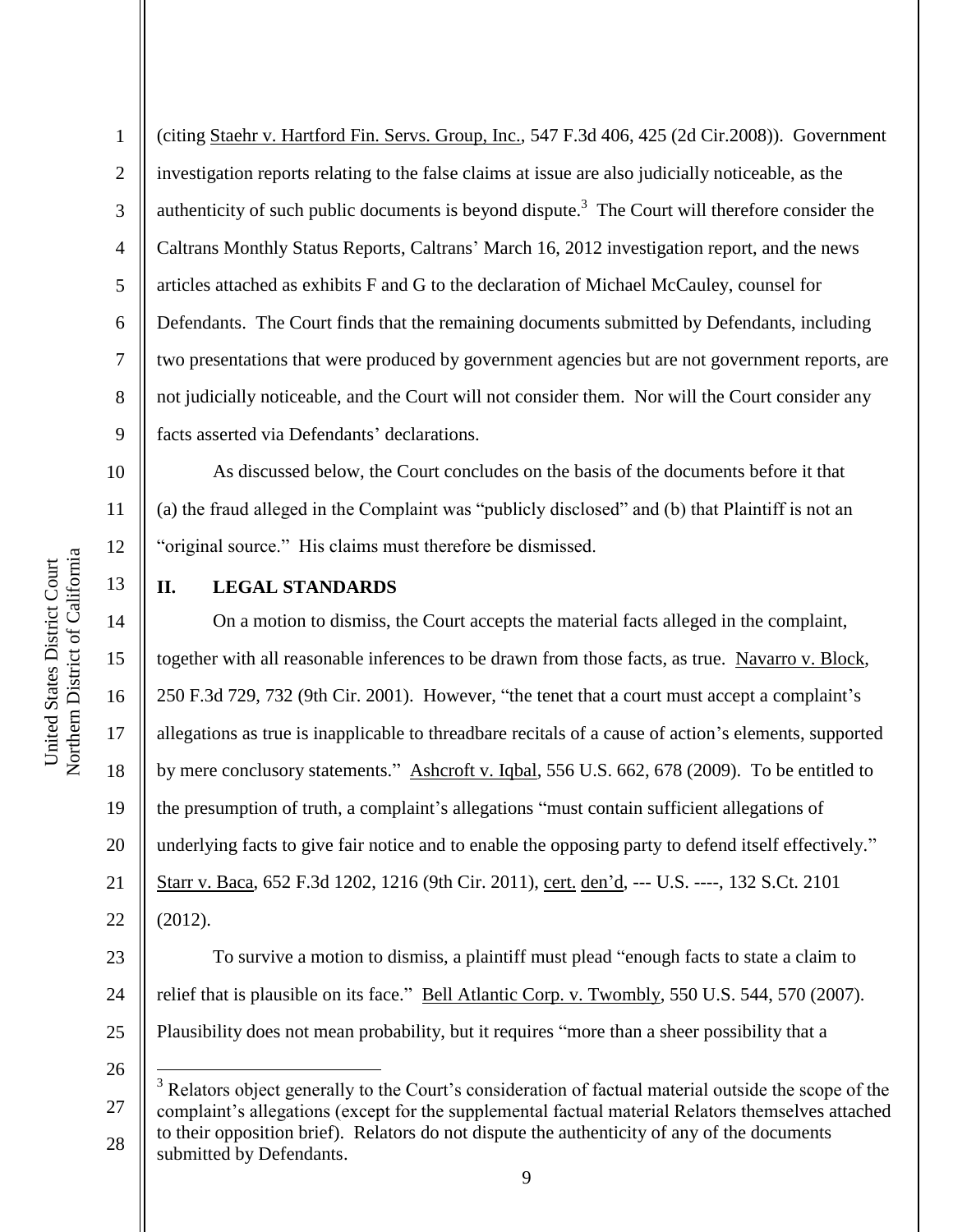2

3

4

5

6

7

8

9

10

11

12

13

14

15

16

17

18

19

20

21

22

23

24

25

26

27

defendant has acted unlawfully." Iqbal, 556 U.S. at 687. "A claim has facial plausibility when the plaintiff pleads factual content that allows the court to draw the reasonable inference that the defendant is liable for the misconduct alleged." Id.

In addition, fraud claims are subject to a heightened pleading standard. "In alleging fraud or mistake, a party must state with particularity the circumstances constituting fraud or mistake." Fed. R. Civ. P. 9(b). The allegations must be specific enough to give a defendant notice of the particular misconduct alleged to constitute the fraud such that the defendant may defend against the charge. Semegen v. Weidner, 780 F.2d 727, 731 (9th Cir. 1985). In general, allegations sounding in fraud must contain "an account of the time, place, and specific content of the false representations as well as the identities of the parties to the misrepresentations." Swartz v. KPMG LLP, 476 F.3d 756, 765 (9th Cir. 2007). However, "[m]alice, intent, knowledge, and other conditions of a person's mind may be alleged generally." Fed. R. Civ. P. 9(b).

#### **III. ANALYSIS**

The False Claims Act ("FCA") authorizes private parties with knowledge of past or present fraud on the United States to sue on the Government's behalf to recover civil penalties and damages. 31 U.S.C. §§ 3729–3733. Relators assert that Defendants violated the provisions of the FCA that apply to anyone who: (A) knowingly presents, or causes to be presented, a false or

> (B) knowingly makes, uses, or causes to be made or used, a false record or statement material to a false or fraudulent claim;

 $(C)$  conspires to commit a violation of subparagraph  $(A)$ ,  $(B)$ , (D), (E), (F), or (G);

fraudulent claim for payment or approval;

or (G) knowingly makes, uses, or causes to be made or used, a false record or statement material to an obligation to pay or transmit money or property to the Government, or knowingly conceals or knowingly and improperly avoids or decreases an obligation to pay or transmit money or property to the Government, . . . .

# 31 U.S.C. §3729(a)(1)(A)–(C), (G). Similarly, the California False Claims Act ("CFCA")

authorizes private parties to sue on behalf of the State to recover civil penalties and damages. Cal.

- Gov. Code § 12650, et seq. Relators assert that Defendants violated the provisions of the CFCA
- 28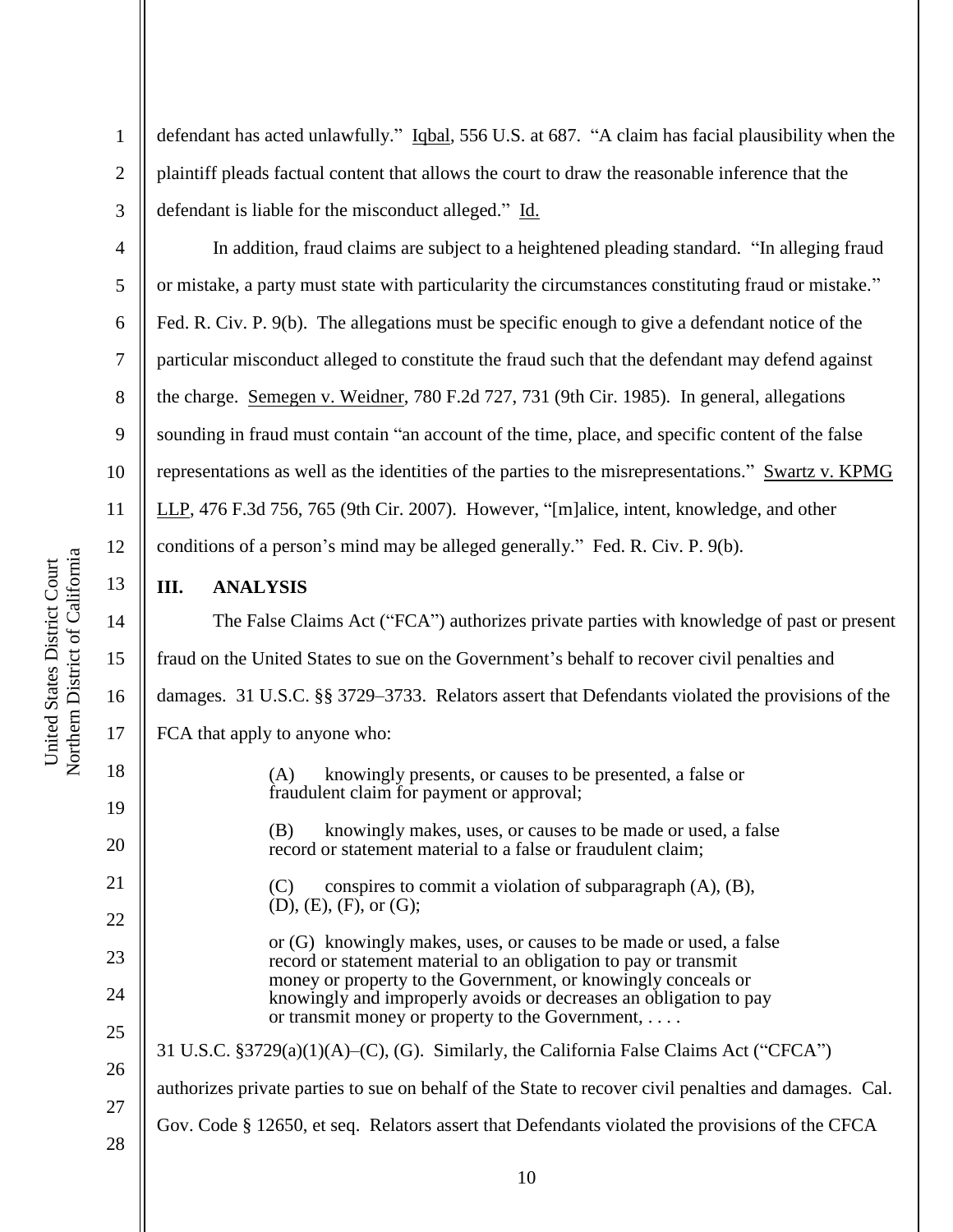| $\mathbf{1}$   | that apply to anyone who:                                                                                                           |
|----------------|-------------------------------------------------------------------------------------------------------------------------------------|
| $\overline{2}$ | (2) Knowingly makes, uses, or causes to be made or used a false                                                                     |
| 3              | record or statement material to a false or fraudulent claim,                                                                        |
| $\overline{4}$ | $\ldots$ , or                                                                                                                       |
| 5              | (7) Knowingly makes, uses, or causes to be made or used a false<br>record or statement material to an obligation to pay or transmit |
| 6              | money or property to the state or to any political subdivision, or<br>knowingly conceals or knowingly and improperly avoids, or     |
| 7              | decreases an obligation to pay or transmit money or property to the<br>state or to any political subdivision.                       |
| 8              | Cal. Gov. Code $\S$ 12651(a)(2), (7).                                                                                               |
| 9              | Defendants move to dismiss on the grounds that Relators have failed to establish the                                                |
| 10             | statutory elements of the false claims, and that the Court must dismiss this action pursuant to the                                 |
| 11             | public disclosure bar found in both the FCA and the CFCA.                                                                           |
| 12             | <b>Public Disclosure Bar</b><br>A.                                                                                                  |
| 13             | Both the FCA and the CFCA require courts to dismiss false claims suits based on                                                     |
| 14             | information already disclosed publicly unless the relator is an "original source" of the information.                               |
|                |                                                                                                                                     |
| 15             | See 31 U.S.C. § 3730(e)(4)(A); Cal. Gov. Code § 12652(d)(3)(A).                                                                     |
| 16             | <b>Disclosure</b><br>1.                                                                                                             |
| 17             | The FCA's public disclosure bar requires that courts dismiss a false claims action, unless                                          |
| 18             | opposed by the Government, if "substantially the same allegations or transactions as alleged in the                                 |
| 19             | action or claim were publicly disclosed (i) in a Federal criminal, civil or administrative hearing in                               |
| 20             | which the Government or its agent is a party; (ii) in a congressional, Government Accountability                                    |
| 21             | Office, or other Federal report, hearing, audit, or investigation; or (iii) from the news media, unless                             |
| 22             | the action is brought by the Attorney General or the person bringing the action is an original                                      |
| 23             | source of the information." 31 U.S.C. § 3730(e)(4)(A). The CFCA's public disclosure bar is                                          |
| 24             | substantially identical, and requires that courts dismiss any action that falls under the bar "unless"                              |
| 25             | opposed by the Attorney General or prosecuting authority of a political subdivision." Cal. Gov.                                     |
| 26             | Code § 12652(d)(3)(A). See generally, United States v. Alcan Elec. & Eng'g, Inc., 197 F.3d 1014,                                    |
| 27             | 1018 (9th Cir. 1999); Bates v. Mortgage Elec. Registration Sys., Inc., 694 F.3d 1076, 1081 (9th                                     |

United States District Court<br>Northern District of California Northern District of California United States District Court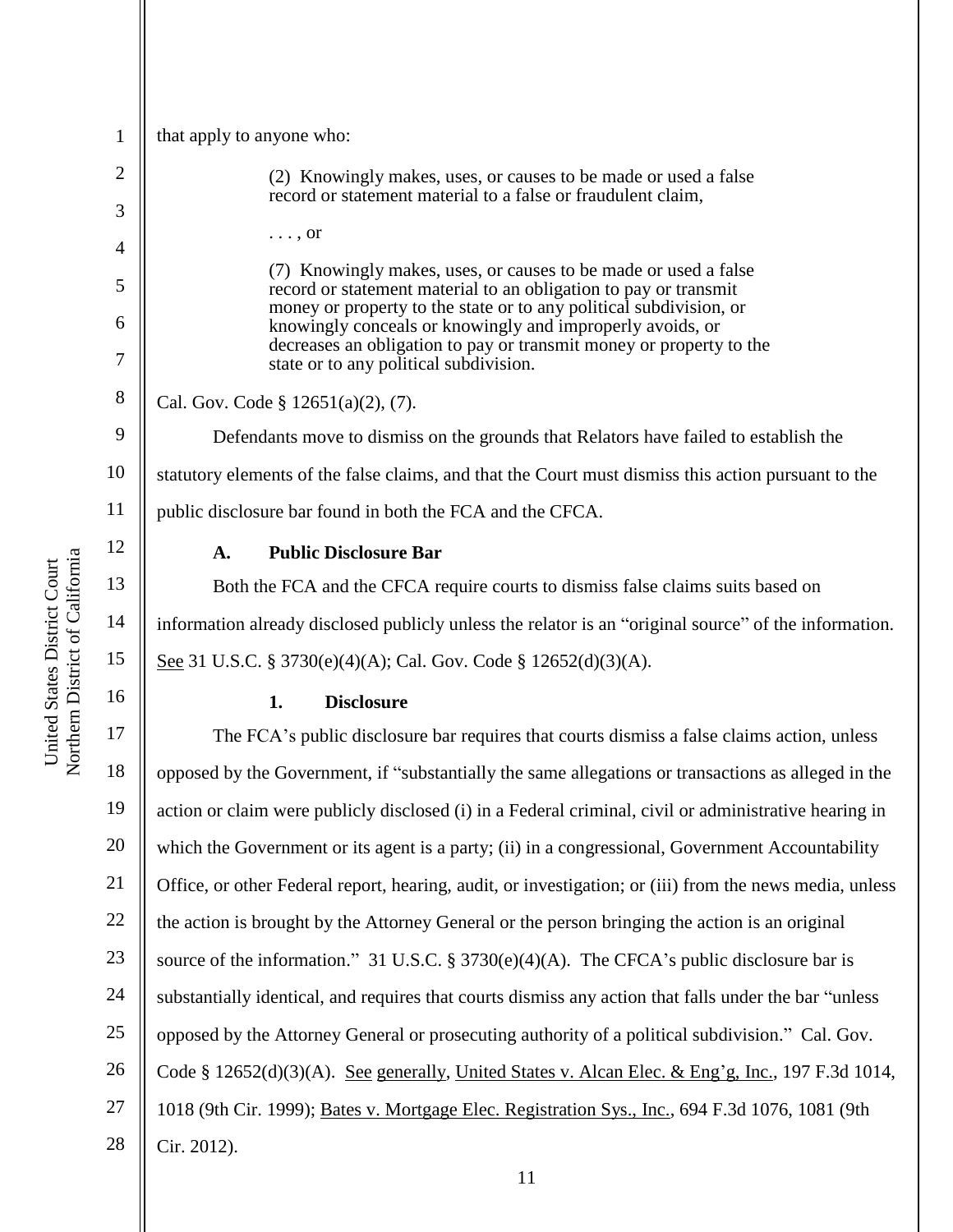2

3

4

5

6

7

8

9

10

11

12

13

14

15

16

17

Importantly, "the substance of the disclosure need not contain an explicit 'allegation' of fraud . . . so long as the material elements of the allegedly fraudulent 'transaction' are disclosed in the public domain." A-1 Ambulance Serv., Inc. v. California, 202 F.3d 1238, 1243 (9th Cir. 2000). See also, Alcan Elec. & Eng'g, 197 F.3d at 1020 ("fraud need not be explicitly alleged to constitute public disclosure.").

The bar applies "when the prior public disclosures are 'sufficient to place the government on notice of the alleged fraud' or 'practice prior to the filing of the qui tam action.'" Bates, 694 F.3d at 1081 (CFCA) (quoting State ex rel. Grayson v. Pac. Bell Tel. Co., 142 Cal. App. 4th 741, 748 (2006) (CFCA) (citing U.S. ex rel. Findley v. FPC–Boron Emps.' Club, 105 F.3d 675, 688 (D.C.Cir.1997) (FCA)). The Supreme Court has repeatedly observed that the text of the public disclosure bar applies with a "broad sweep" to the forum in which the disclosure occurs, and that the phrase "allegations or transactions" is "wide-reaching." Schindler Elevator Corp. v. U.S. ex rel. Kirk, --- U.S. ----, 131 S. Ct. 1885, 1891 (2011) (quoting Graham Cnty., 559 U.S. at 290 (2010)).

Here, Defendants point primarily to two articles published in 2011 discussing the failure of MSE wall panels on the Sepulveda Pass Widening Project as public disclosures in the "new media" barring this action.

18 19 20 21 22 23 24 25 26 27 The first article, titled "Some 405 Panels Deficient," published in the Santa Monica Dispatch on December 10, 2011, begins: "Metro said it has no cause yet for the failure of a retaining wall section of the 405 freeway improvement project in Sepulveda Pass, but is aware of it, in a statement released this week." McCauley Decl. ISO MTD, ECF No. 40, Ex. F. The article states that an MSE retaining wall suffered a "localized failure" on December 1, 2011, and that "[t]he project has been aware of deficiencies in this portion of the wall for a few weeks and were preparing a partial deconstruction plan when the panels failed . . . . The contractor is currently performing an in-depth investigation to the cause." Id. Finally, the article states: "Once a thorough and complete investigation has been finalized and approved by Metro and Caltrans, the contractor will create a mitigation plan." Id.

28

Second, Defendants submitted an article titled "Oopsies! New Retaining Wall Put Up in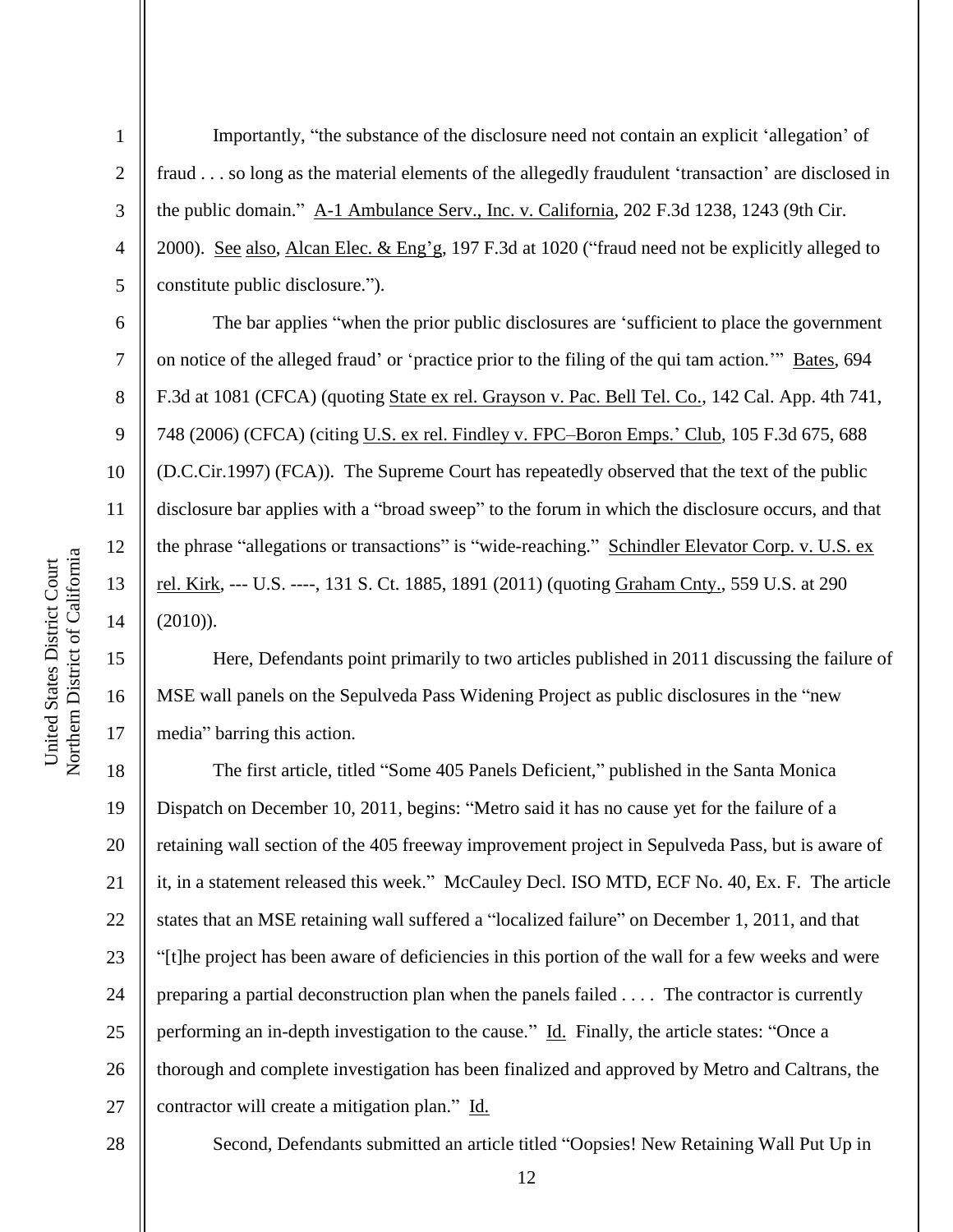2 3 4 Sepulveda Pass is Collapsing," published on the web blog "LAist" on December 9, 2011. McCauley Decl., Ex. G. The article reports on the MSE wall failure, and states: "A Metro Community Relations spokesperson said that they will be looking at all of the walls to see what happened and to ensure this does not happen again." Id.

Relators argue that the news reports do not trigger the public disclosure bar because Relators allege fraudulent conduct not specifically revealed by the reports. The Court is not persuaded.

The Ninth Circuit's decision in Wang v. FMC Corp., 975 F.2d 1412, 1417 (9th Cir. 1992), is instructive. There, the qui tam relator alleged that a government contractor defrauded the government in its performance of a contract for a Multiple Rocket Launch System (MRLS), a "cousin" of the Bradley Fighting Vehicle. Id. at 1413, 1417. The MRLS had been experiencing gear failures, and Wang, who worked for the qui tam defendant and briefly worked on the MRLS project, made recommendations on how to fix the problem. Id. at 1417. Wang was subsequently fired; a year later, he filed the qui tam action. At summary judgment, Wang "submitted newspaper accounts describing problems with the Bradley's transmission system, apparently published before the date of Wang's complaint," giving rise to the question of whether the public disclosure bar applied. Id. The Ninth Circuit held that it did: "It is true that Wang's allegation about the Bradley is supported by a few factual assertions never before publicly disclosed; but 'fairly characterized' the allegation repeats what the public already knows: that serious problems existed with the Bradley's transmission." Id.

21 22 23 24 The decision in Wang is directly analogous to Relators' case here. "Fairly characterized," Relators' complaint "repeats what the public already knows: that serious problems existed with" the MSE retaining walls, even if Relators' allegations are "supported by a few factual assertions never before publicly disclosed." Id.

25 26 27 28 Relators argue that nothing in the news reports was sufficient for the government to "adequately conduct an investigation so as to decide whether to prosecute." Opp., ECF No. 59 p. 12. However, the news reports demonstrate that the government was aware of the problems, and that LACMTA, or "Metro," had already begun conducting an investigation and was therefore "on

1

5

6

7

8

9

10

11

12

13

14

15

16

17

18

19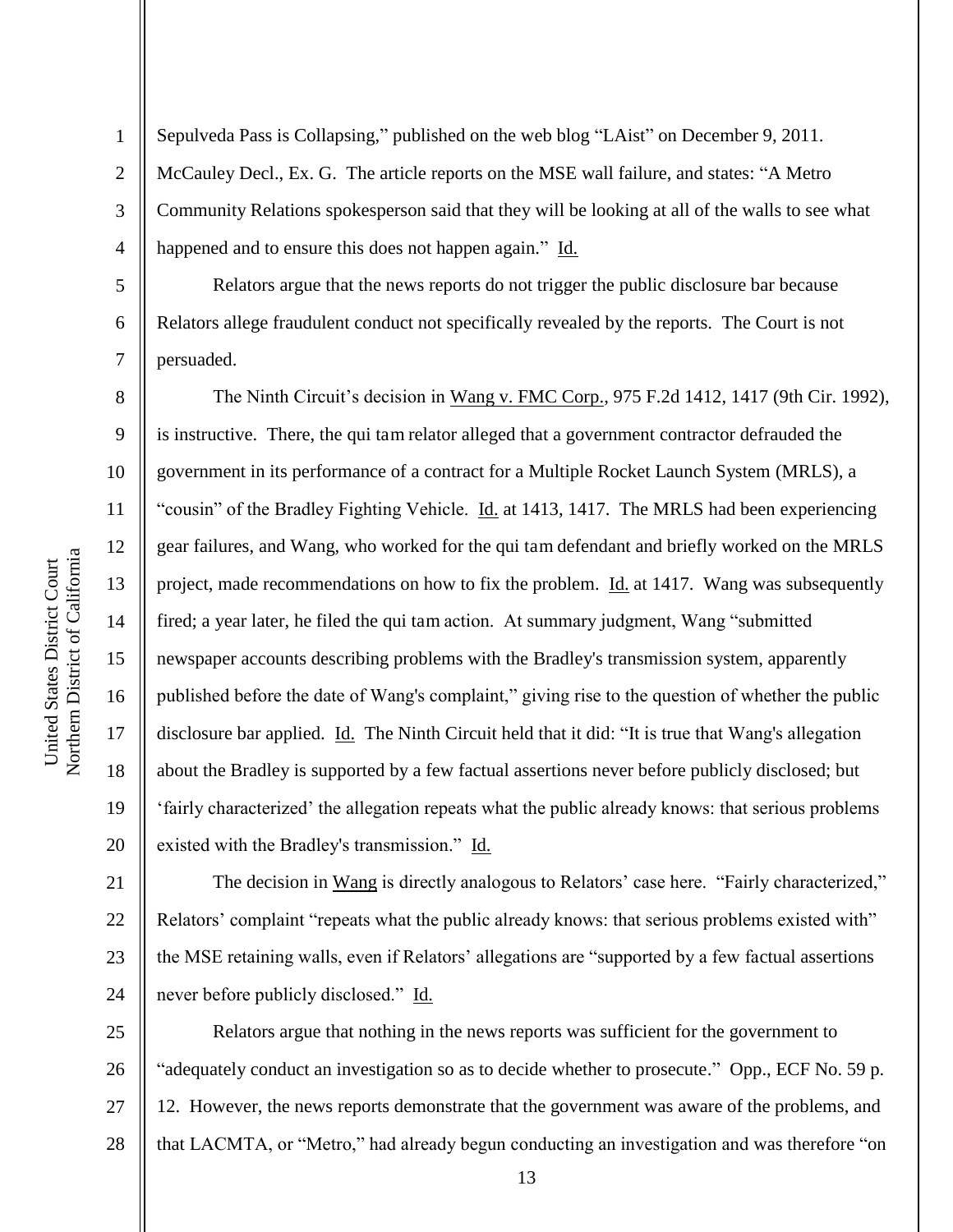2 3 notice" of the failures at the time the complaint was filed. Relators may disagree with the outcome of the investigation, but there is no dispute that a prior public disclosure caused the government to undertake one.

1

4

5

6

7

8

9

10

11

12

13

14

15

16

17

18

19

20

21

## **2. Original Source Exception**

The public disclosure bar does not apply even if the allegations or transactions alleged in the claim were publicly disclosed if the relator is an "original source" of the information. The FCA defines "original source" as "an individual who either (i) prior to a public disclosure . . . has voluntarily disclosed to the Government the information on which allegations or transactions in a claim are based, or (2) who has knowledge that is independent of and materially adds to the publicly disclosed allegations or transactions, and who has voluntarily provided the information to the Government before filing an action under this section." 31 U.S.C. § 3730(e)(4)(B). The CFCA employs a substantially identical definition of "original source." See Cal. Gov. Code §  $12652(d)(3)(B)$ .

Relators do not contend that they provided the government with their allegations prior to the public disclosure of the retaining wall failure. Instead, Relators argue that they are original sources of information that is "independent of and materially adds to the publicly disclosed allegations or transactions" because they provided the government with the executed declaration of superintendent Strawn, indicating that Kiewit failed to follow QA/QC and MSE retaining wall installation requirements despite certifying compliance with them. See FAC ¶ 67. Relators do not identify any other information or documents they provided the government prior to filing this action.

22 23 24 25 26 27 28 Defendants correctly point out that Relators are not "original sources" of information because the information they provided the government came not from their own "independent" knowledge but from Strawn's. See U.S. ex rel. Devlin v. State of Cal., 84 F.3d 358, 361 (9th Cir. 1996) (where relator was informed of fraud by participant in the fraud, relator was not "original source"). In order to be classified as an "original source," a relator must have "direct and independent" knowledge of the alleged fraud. Id. at 360 (citing 31 U.S.C. § 3730(e)(4)). This means the relator must have "discovered the information underlying his allegations of wrongdoing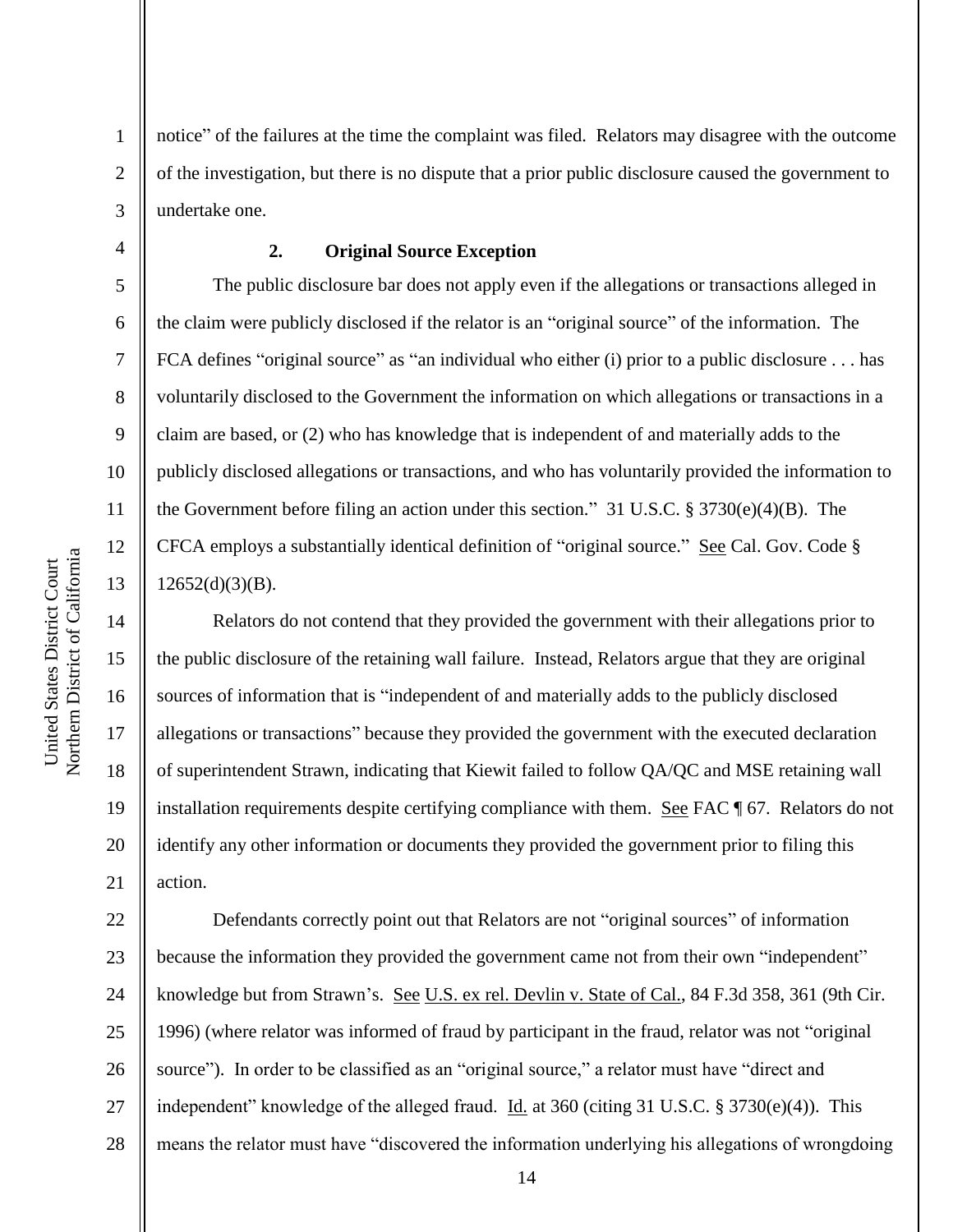3

4

5

6

7

8

through his own labor." Id.

Prior to filing this lawsuit, Relators provided the January 24, 2012 declaration of former Kiewit supervisor Zachary Strawn to the LACMTA. The information in that document did not come from Relators' "own labor." The news reports discussed above were published approximately six weeks before that. Relators have failed to point to any information they provided the government prior to filing suit that was both independent of, and materially added to, the public disclosure that the wall had failed. They therefore do not qualify as "original sources" of information within the meaning of either the FCA or the CFCA.

9 10 11 Because Relators' FCA and CFCA claims are subject to the public disclosure bar, and because Relators do not qualify as original sources of information within the meaning of those statutes, their FCA and CFCA claims are DISMISSED with leave to amend.<sup>4</sup>

# 12 13

14

15

16

17

18

19

20

#### **B. False Claim Elements**

Defendants move to dismiss on the independent ground that Relators have failed to establish the elements of a false claims action. The elements of any FCA or CFCA cause of action are: "(1) a false or fraudulent claim (2) that was material to the decision-making process, (3) which defendant presented, or caused to be presented, to the [government] for payment or approval (4) with knowledge that the claim was false or fraudulent." Hooper v. Lockheed Martin Corp., 688 F.3d 1037, 1047 (9th Cir. 2012) (citing United States v. Bourseau, 531 F.3d 1159, 1171 (9th Cir. 2008)). Defendants argue that Relators have failed to establish a false claim, materiality, and scienter.

21

## **1. False Claim**

22 23 24 25 26 Liability attaches under the FCA or CFCA only when the defendant has submitted a "false claim" for payment. U.S. ex rel. Cafasso v. Gen. Dynamics C4 Sys., Inc., 637 F.3d 1047, 1055 (9th Cir. 2011). For a relator "to succeed on a false certification theory, some falsity must be alleged." U.S. ex rel. Hendow v. University of Phoenix, 461 F.3d 1166, 1171 (9th Cir. 2006). In false claims cases, "[i]t is the false certification of compliance which creates liability when

27

 $\overline{a}$ 

<sup>28</sup>  4 Should Relators choose to amend the First Amended Complaint, Relators shall specifically describe the information they allege they provided the government prior to filing suit.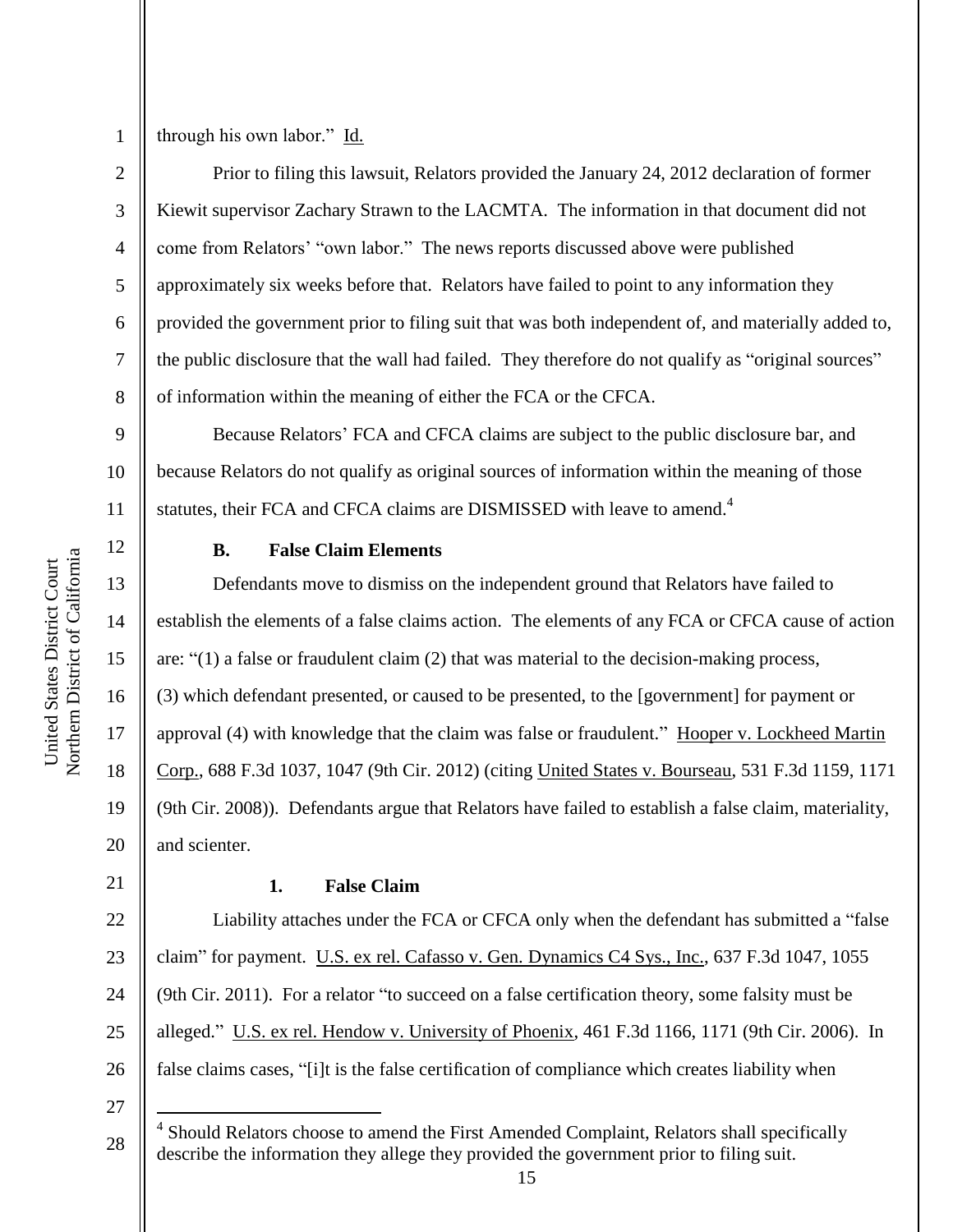4

5

6

7

8

9

10

11

12

13

14

15

16

17

1

certification is a prerequisite to obtaining a government benefit." U.S. ex rel. Hopper v. Anton, 91 F.3d 1261, 1266 (9th Cir. 1996).

Defendants argue that Relators fail adequately to allege a false claim because the contractual process for addressing non-conforming work on the project has not ended. This argument is neither persuasive nor supported by Defendants' authority. In U.S. ex rel. Lindenthal v. Gen. Dynamics Corp., 61 F.3d 1402, 1412 (9th Cir. 1995), cited by Defendants, the Ninth Circuit merely affirmed a district court's finding that defendant's technical drawings conformed to the parties' contract — in other words, that there had never been a false claim. And in United States v. Southland Mgmt. Corp., 326 F.3d 669, 676 (5th Cir. 2003), the Fifth Circuit held only that the contract entitled the defendant to continue certifying that the property was "decent, safe, and sanitary" by virtue of a technical feature of the contract, even after the Department of Housing and Urban Development had notified the defendant that the property was not in such a condition. Id. ("During the corrective action period, then, claims for housing assistance payments are not false claims because they are claims for money to which the Owners are entitled."). In both cases, the court determined that a defendant was always in compliance with a government contract. That is not the allegation here.

#### **2. Materiality**

18 19 20 21 22 For a relator to establish a false certification false claim, the certification must be material to the payment made by the government, Hendow, 461 F.3d at 1171, and must be a prerequisite to obtaining the government benefit, Hopper, 91 F.3d at 1266. Defendants argue that the First Amended Complaint inadequately explains the certifications at issue, and fails adequately to allege that the certifications were material to the payment of money to Defendants.

23 24 25 26 27 28 The FAC clearly and repeatedly alleges that Article 16.4 of the Design/Build Contract executed by LACMTA and Kiewit "required that the designer builder sign and certify that the work had been performed in accordance with the contract documents" on each application for construction progress payments. FAC ¶ 82. Although Kiewit produced excerpts of the Design/Build Contract, neither party has submitted Article 16.4 to the Court; for purposes of this motion to dismiss, the Court must therefore accept the FAC's allegation as true. Relators also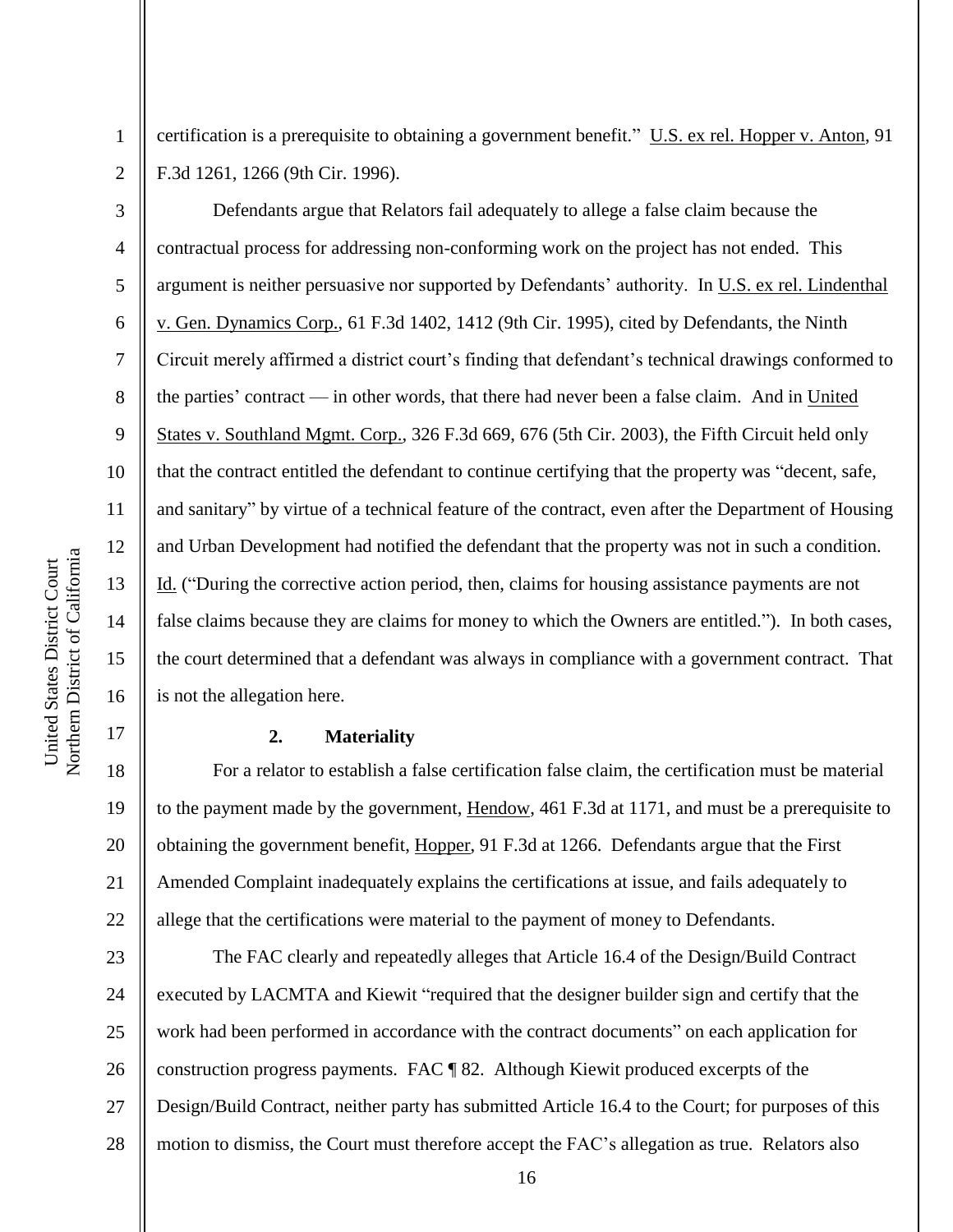2

3

4

5

6

7

8

9

10

11

12

13

14

15

16

22

allege that the contract documents include the Caltrans design specifications with which Kiewit failed to comply. Those allegations taken together adequately allege that Kiewit falsely certified compliance with specifications material to Kiewit's ability to obtain progress payments on the project. Moreover, Relators allege that Kiewit submitted invoices for materials Kiewit did not purchase or install in the MSE retaining walls. Finally, Relators allege Kiewit falsely certified compliance with QA/QC requirements. That allegation is also sufficiently stated.

# **3. Scienter**

The False Claims Act defines "knowing" to include a defendant who, with respect to false information, "(i) has actual knowledge of the information; (ii) acts in deliberate ignorance of the truth or falsity of the information; or (iii) acts in reckless disregard of the truth or falsity of the information." 31 U.S.C. § 3729(b)(1)(A). However, the FCA itself provides that "no proof of specific intent to defraud" is required to satisfy the scienter requirement. 31 U.S.C. § 3729(b)(1)(B). See, e.g., Castillo-Villagra v. INS, 972 F.2d 1017, 1026 (9th Cir. 1992). In short, "[s]o long as the statement in question is knowingly false when made, it matters not whether it is a certification, assertion, statement, or secret handshake; False Claims liability can attach." Hendow, 461 F.3d at 1172.

17 18 19 Defendants argue in a footnote that scienter is inadequately alleged because materiality is inadequately alleged. As discussed above, Relators adequately allege materiality, and the Court finds scienter adequately pled as well.

20 21 Consequently, Relators have adequately pled false claims for purposes of the FCA and CFCA.

#### **C. Reverse False Claim**

23 24 25 26 27 28 Defendants move to dismiss Relators' claim based on a reverse false claim in violation of California Government Code section  $12651(a)(7)$ , which the FAC states prohibits false certifications "to avoid or decrease Kiewit's obligation to pay money to the State of California." FAC ¶ 9. Relators allege only that Kiewit made false certifications to obtain payment from the government, not to decrease or avoid payment Kiewit owed the government. Relators' claim under section  $12651(a)(7)$ , if one has been asserted, is therefore inadequately pled. On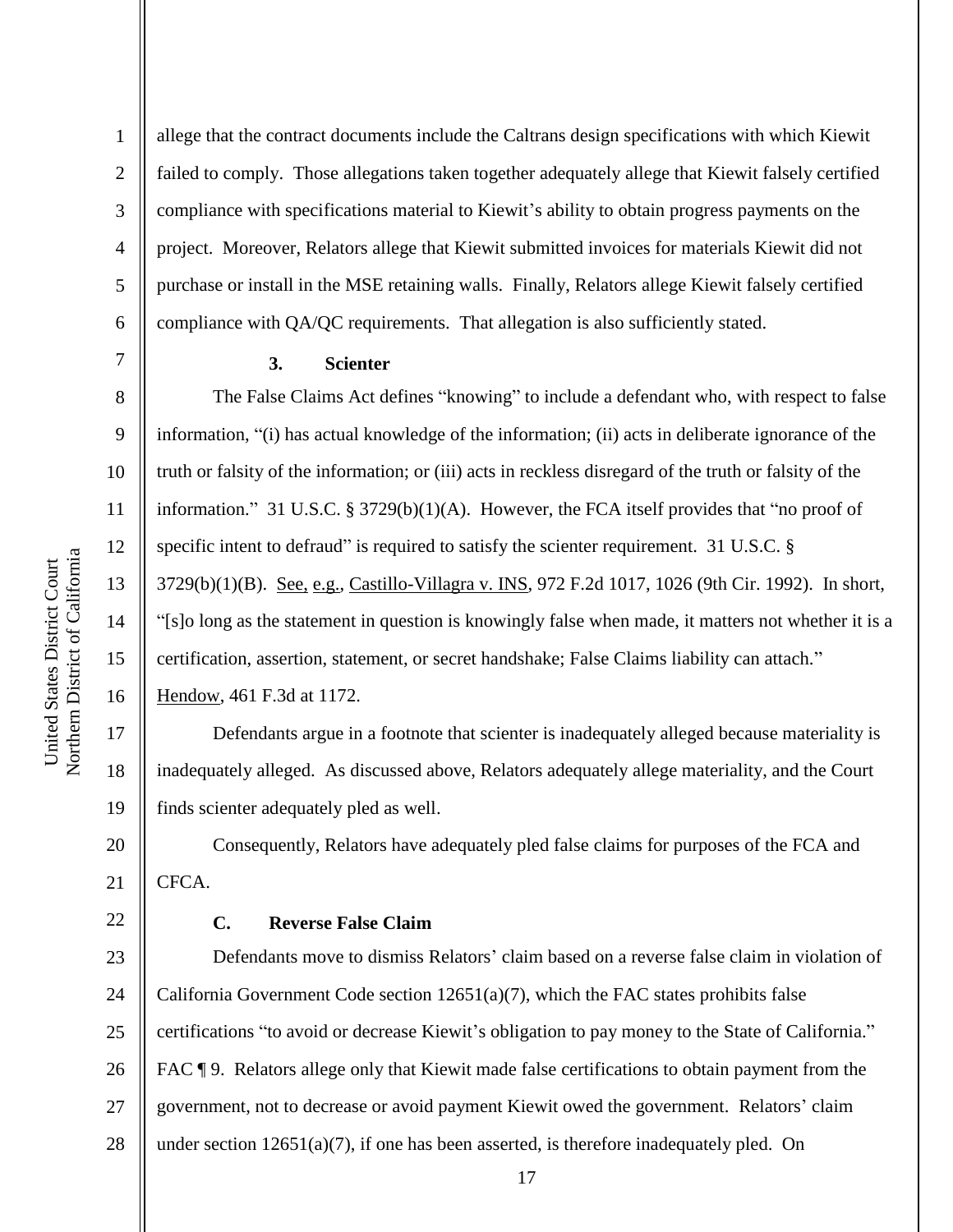this Order.

4

5

6

7

8

9

10

11

12

13

14

15

16

17

18

19

1

#### **D. Individual Defendants and Kiewit Infrastructure Group**

The individual Defendants move to dismiss pursuant to Rule 9(b) because the First Amended Complaint does not allege with particularity the conduct of each individual Defendant upon which Relators' claims are based.

amendment, Relators may amend their claim for reverse false claim consistent with the terms of

Relators argue that Defendant Hesse terminated superintendent Strawn because he stopped construction due to a lack of drainage detail, and because he brought the lack of wire mesh straps in walls 1656 and 1634 to Hesse's attention. Opp., pp. 22–23. That allegation is insufficient to state a claim under the FCA or the CFCA. "A plaintiff alleging a [False Claims Act] retaliation claim must show three elements: (1) that he or she engaged in activity protected under the statute; (2) that the employer knew the plaintiff engaged in protected activity; and (3) that the employer discriminated against the plaintiff because he or she engaged in protected activity." Tribble v. Raytheon Co., 414 F. App'x 98, 99 (9th Cir. 2011) (quoting Mendiondo v. Centinela Hosp. Med. Ctr., 521 F.3d 1097, 1103 (9th Cir. 2008). Here, there is no allegation that Strawn had a good faith belief that Kiewit was "possibly committing fraud against the government," id. (quoting Moore v. Cal. Inst. of Tech. Jet Propulsion Lab., 275 F.3d 838, 845 (9th Cir. 2002), that Strawn engaged in protected activity, that Kiewit knew that he had engaged in protected activity, or that Strawn was terminated because of it.

20 21 22 Relators allege that Relator Ruel confronted Defendant Rattai over Kiewit's failure to install a proper drainage system in wall 1897. FAC ¶ 69. That allegation, standing alone, does not support any of Relators' claims.

23 24 Finally, Relators do not dispute that they have failed to allege any claims against Defendant Chamberlain.

25 26 27 28 Relators also fail adequately to allege what role, if any, Kiewit Infrastructure Group had in the alleged fraud. Relators allege only that Kiewit Pacific Co. acted through Kiewit Infrastructure Group. That allegation, standing alone, is insufficient to state a claim under the FCA and CFCA, which are subject to the heightened pleading requirement of Rule 9(b).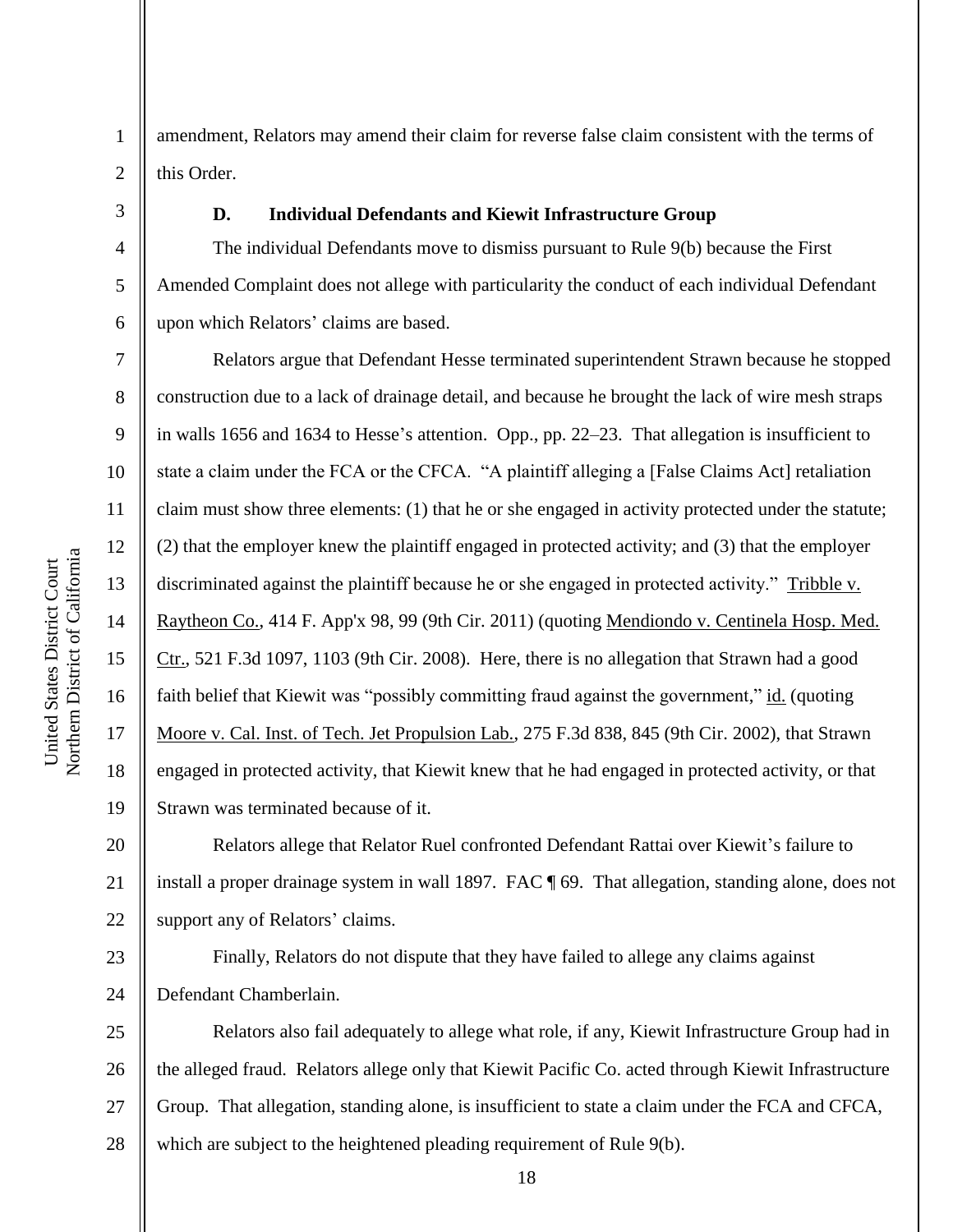The claims against the individual Defendants and Kiewit Infrastructure Group are inadequately pled. On amendment, Relators may amend their claims against the individual Defendants and Kiewit Infrastructure Group consistent with the terms of this Order.

**E. Conspiracy** 

Defendants move to dismiss Relators' conspiracy claim. Relators do not respond. The conspiracy claim appears to have been asserted in paragraph four of the First Amended Complaint, citing 31 U.S.C. § 3729(a)(1)(C). The First Amended Complaint does not contain any allegations concerning a conspiracy claim. And, because the Court finds that Relators inadequately allege any false claims with respect to any entity but Kiewit Pacific Co., no conspiracy is possible in any event. Relators may amend their conspiracy claim consistent with the terms of this Order.

11

12

13

14

17

18

19

21

23

10

1

2

3

4

5

6

7

8

9

## **F. Retaliation and Defamation**

The First Amended Complaint purports to state claims for retaliation and defamation on behalf of SSL, LLC. SSL does not dispute Defendants' motion to dismiss the retaliation claim, if one has been asserted. That claim is therefore DISMISSED with leave to amend.

15 16 20 22 As for the defamation claim, SSL argues only that its "short plain statement of the claim" is sufficient. The First Amended Complaint alleges only that Kiewit represented to Caltrans that SSL's MSE system "was unsuited for installation on contracts such as the one with LACMTA." FAC  $\P$  96. No other allegations describe the allegedly defamatory statements, other than vague allegations that Kiewit made "false and defamatory representations." Those legal conclusions are insufficient to state a claim. Moreover, the statement as described by SSL is too vague to ascertain whether it was a permissible "opinion" statement, or false and defamatory. See Unelko Corp. v. Rooney, 912 F.2d 1049, 1053 (9th Cir. 1990). That claim is therefore DISMISSED with leave to amend.

24 **IV. MOTION TO STAY** 

25 26 27 28 Kiewit moves in the alternative to stay this action, pending conclusion of an action Kiewit filed in state court against Relator SSL and others for breach of contract and other claims arising out of the same MSE retaining wall failure. Kiewit Pacific Co. v. SSL LLC, Case No. BC496136 (LA Super Ct. May 6, 2013). Because the Court now dismisses all of Relators' claims, it will